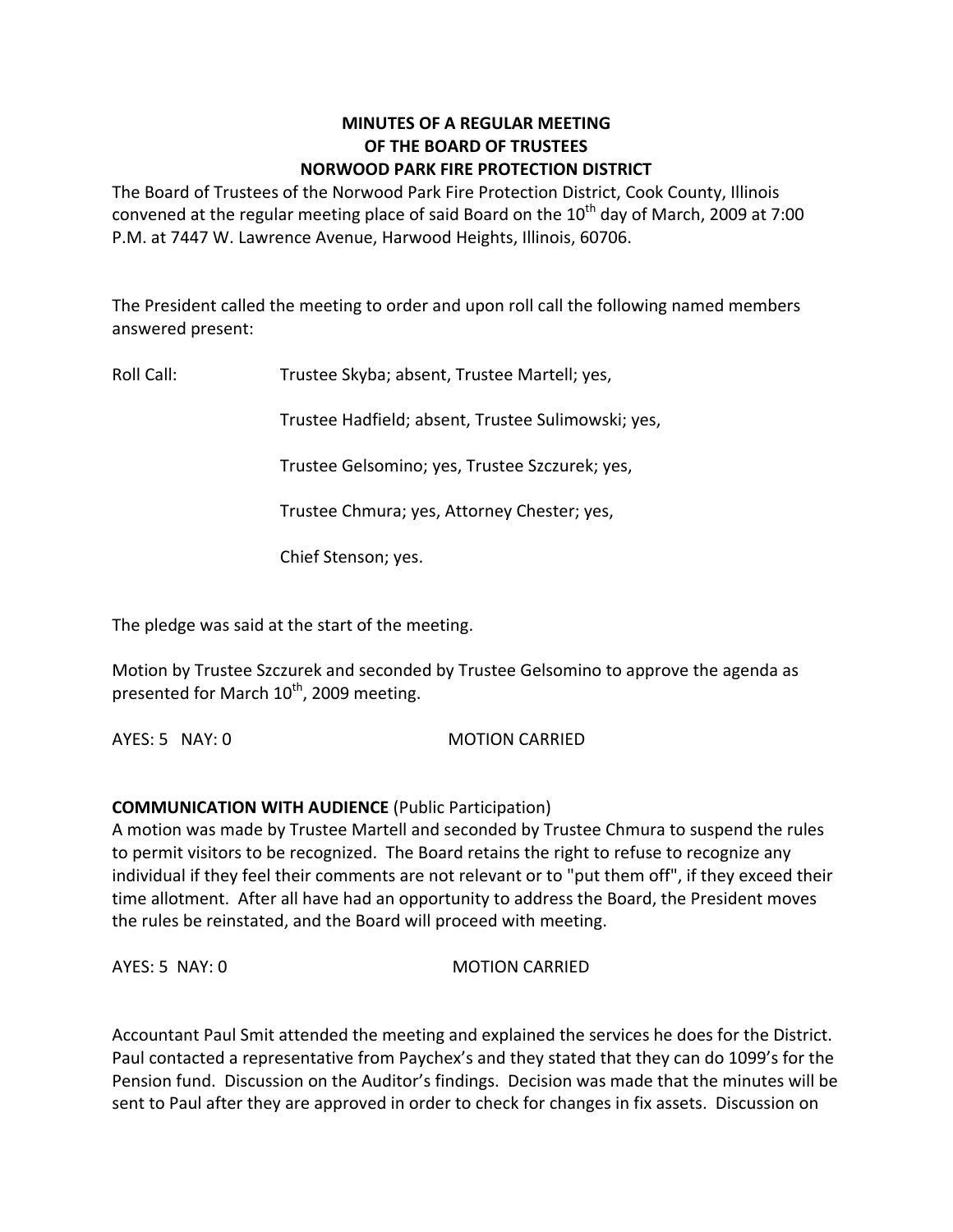the bank reconciliations and on having it reviewed by management. Trustee Martell stated that he would like them e-mailed to him for review and he will sign off on them, he would also like the Pension funds reconciliations for review. Discussion on fraud risk and whistleblower policy, Trustee Martell states that he spoke with Jim at Crowe Horwath and they are going to be setting up a free service for this. There are other options regarding this if needed. Trustee Sulimowski asked how much time and how much money is spent with the Pension Fund. Paul Smit reported on what is done on a monthly basis. The Trustee's feel that Paul Smit and Associates are doing a good job. Trustee Martell would like Paul Smit to come out and meet with the Pension fund and discuss what was done and what is now being done.

Commissioner Doug Strempek reported on the oral interview. The final list will be completed March 22<sup>nd</sup>. Rules and Regulations are back from Attorney Broihier and have made changes; he will be coming out to meet with the Commissioners. They will be meeting with the Chief regarding the promotional exam shortly. Discussion on the Rules and Regulations and changes that are going to be made.

A motion was made by Trustee Martell and seconded by Trustee Gelsomino to approve the payment of all current bills.

| Roll Call:                                                                                                                                                        | Trustee Skyba; absent, Trustee Martell; yes,       |  |
|-------------------------------------------------------------------------------------------------------------------------------------------------------------------|----------------------------------------------------|--|
|                                                                                                                                                                   | Trustee Hadfield; absent, Trustee Sulimowski; yes, |  |
|                                                                                                                                                                   | Trustee Gelsomino; yes, Trustee Szczurek; yes,     |  |
|                                                                                                                                                                   | Trustee Chmura; yes.                               |  |
| AYES: 5 NAY: 0                                                                                                                                                    | <b>MOTION CARRIED</b>                              |  |
| A motion was made by Trustee Gelsomino and seconded by Trustee Martell to approve the<br>minutes of the Regular meeting held on February 10 <sup>th</sup> , 2009. |                                                    |  |

Roll Call: Trustee Skyba; absent, Trustee Martell; yes,

Trustee Hadfield; absent, Trustee Sulimowski; yes,

Trustee Gelsomino; yes, Trustee Szczurek; yes,

Trustee Chmura; yes.

AYES: 5 NAY: 0 MOTION CARRIED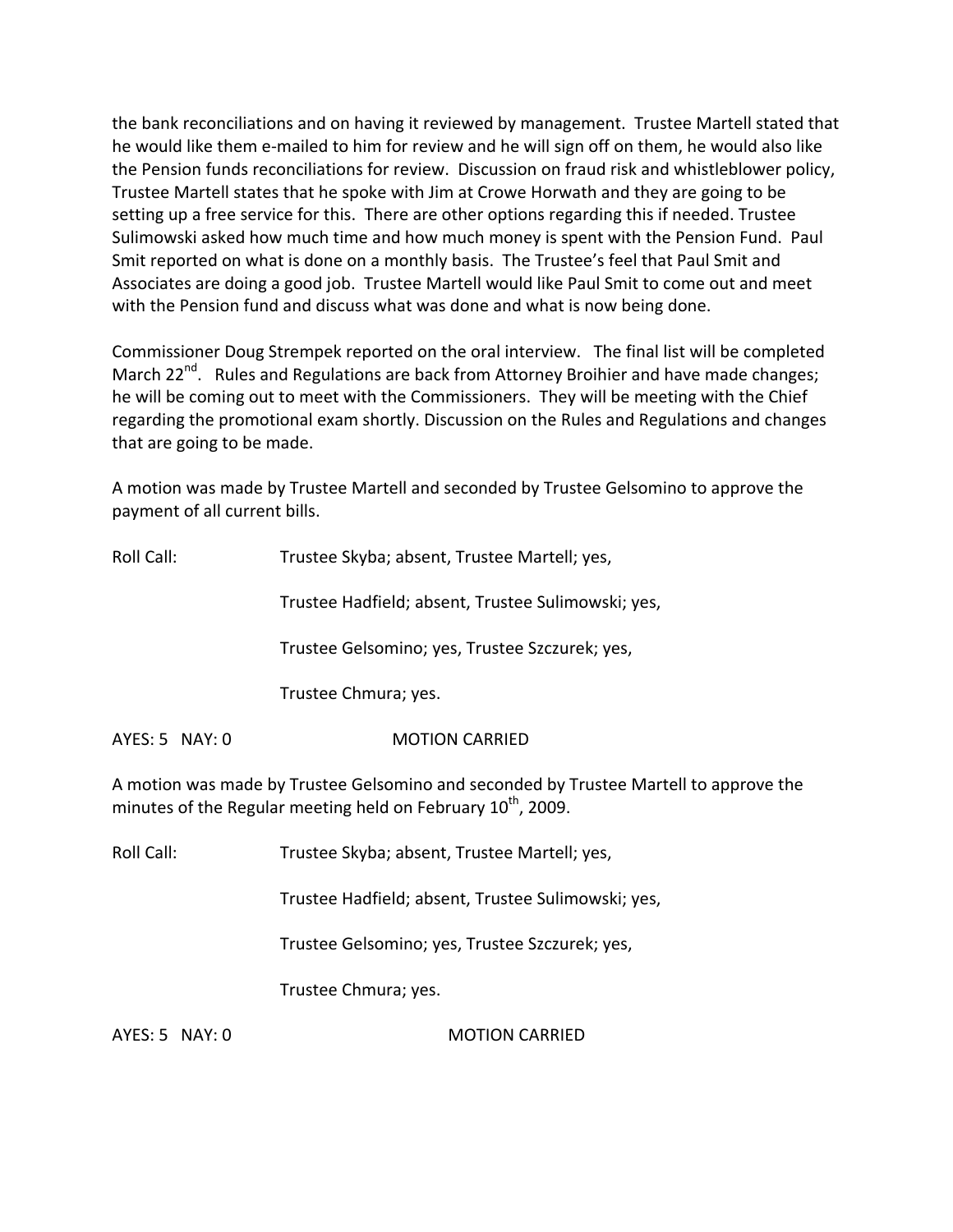## **TREASURER'S REPORT**

# Schedule of Assets (Arising from Cash Transactions) February 28, 2009

#### Assets

| Checking and money market accounts (interest rate):      |  |                    |
|----------------------------------------------------------|--|--------------------|
| Plaza Bank checking (0.245%)                             |  | 629                |
| Plaza Bank money market (0.494%)                         |  | 615,556            |
| Plaza Bank checking- Public Education                    |  | 573                |
| Plaza Bank ambulance billing money market (0.494%)       |  | 54,321             |
| Suburban Bank & Trust                                    |  | 39,549             |
| Total checking and money market accounts                 |  | 710,629            |
| Certificates of deposit (interest rate and maturity):    |  |                    |
| Parkway Bank and Trust (4.34% 05/10/10)                  |  | 482,420            |
| Plaza Bank (3.07% 01/17/10)                              |  | 116,001            |
| Plaza Bank (3.50% 03/18/09)                              |  | 397,300            |
| Plaza Bank (3.50% 06/23/09)                              |  | 1,467,276          |
| Belmont Bank (4.10% 05/21/11)                            |  | 444,688            |
| Parkway Bank and Trust (4.35% 04/07/10)                  |  | 325,683            |
| Total certificates of deposit                            |  | 3,233,368          |
| Total checking, money market and certificates of deposit |  | <u>\$3,943,997</u> |

Trustee Chmura commented on the very good interest rates that are currently locked in with the CD' s.

Motion by Trustee Szczurek, seconded by Trustee Sulimowski to approve the Treasurer's report as presented from the Financial Statement for February 2009**.**

Roll Call: Trustee Skyba; absent, Trustee Martell; yes,

Trustee Hadfield; absent, Trustee Sulimowski; yes,

Trustee Gelsomino; yes, Trustee Szczurek; yes,

Trustee Chmura; yes.

AYES: 5 NAY: 0 **MOTION CARRIED**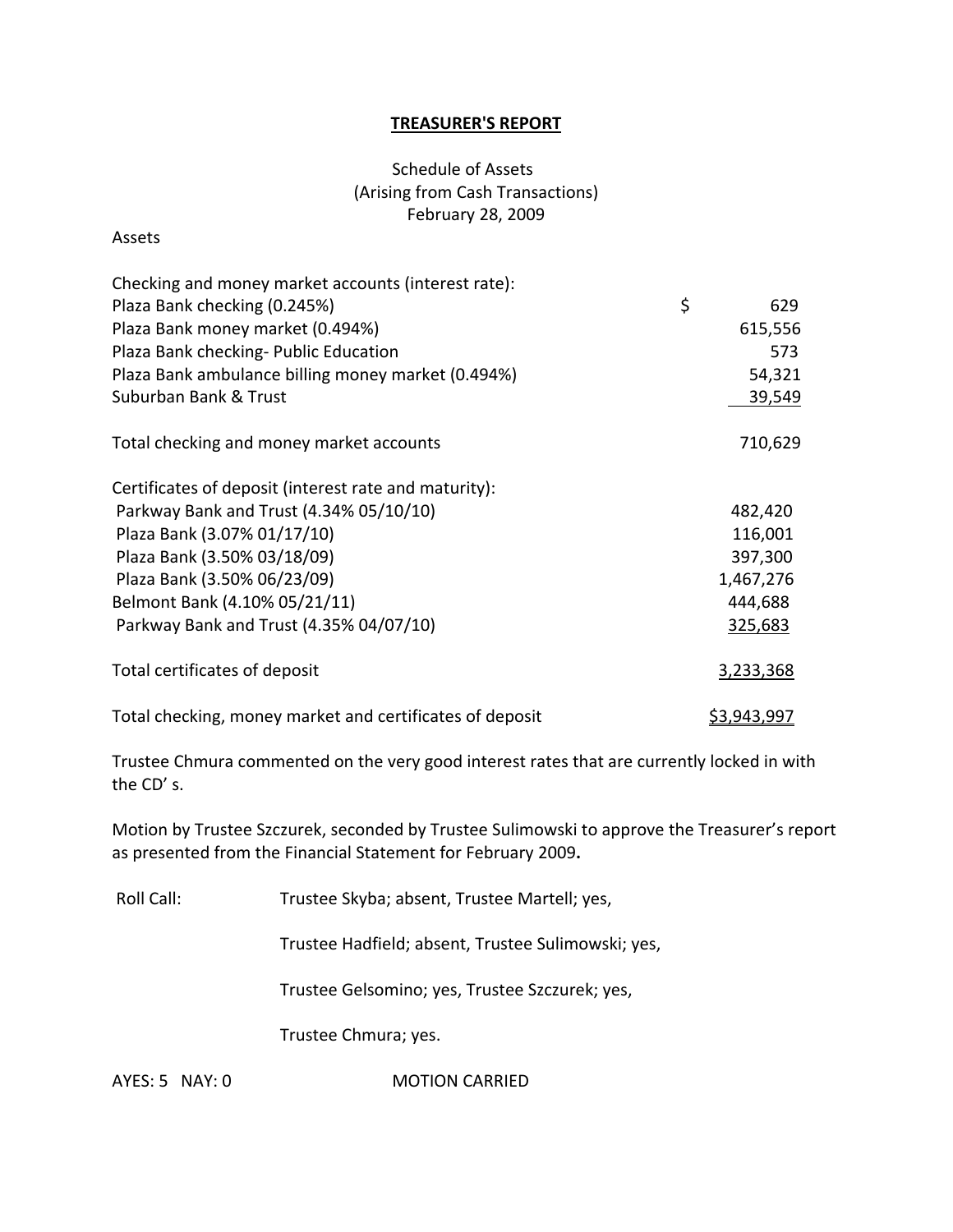## **Chiefs Report:**

All Trustees received a copy of the alarm report.

All Trustees received a copy of the inspection report along with the list of completed inspections for this month.

The alarm system in the fire house has been a problem. The department purchased a wireless fire alarm system through ADT.

Joey Irsuto had surgery on his shoulder, they are hoping for 2 months of therapy.

Equipment committee talked about going down to two Engines instead of three. We are dealing with two companies regarding the sale of our engine; Chief will let the Trustees know once he has more information.

FDIC conference will be in Indianapolis, Chief and Deputy Chief will be attending. The Shift Commanders will be in charge while they are away.

Chief has talked to two companies for IT work, is waiting on a third to get bids.

Dental insurance application is turned in, it will become effective 04‐01‐09.

A motion was made by Trustee Gelsomino and seconded by Trustee Martell to accept the Chiefs report as presented for February 2009.

AYES: 5 NAY: 0 **MOTION CARRIED** 

#### **Presidents Report:**

Trustee Sulimowski stated that there are contract negotiations are coming up, David Blondell from the Union contacted him to set up a meeting.

#### **Committee Reports:**

Finance Committee‐ Chairman Trustee Chmura stated that they need to look at the auditors for this year.

Building and Equipment Committee‐ Chairman Trustee Hadfield is absent, Trustee Gelsomino states that Trustee Hadfield is going to get two more bids on repairing the roof.

Technology and PR Media Committee‐ Chairman Trustee Sulimowski stated nothing to report at this time.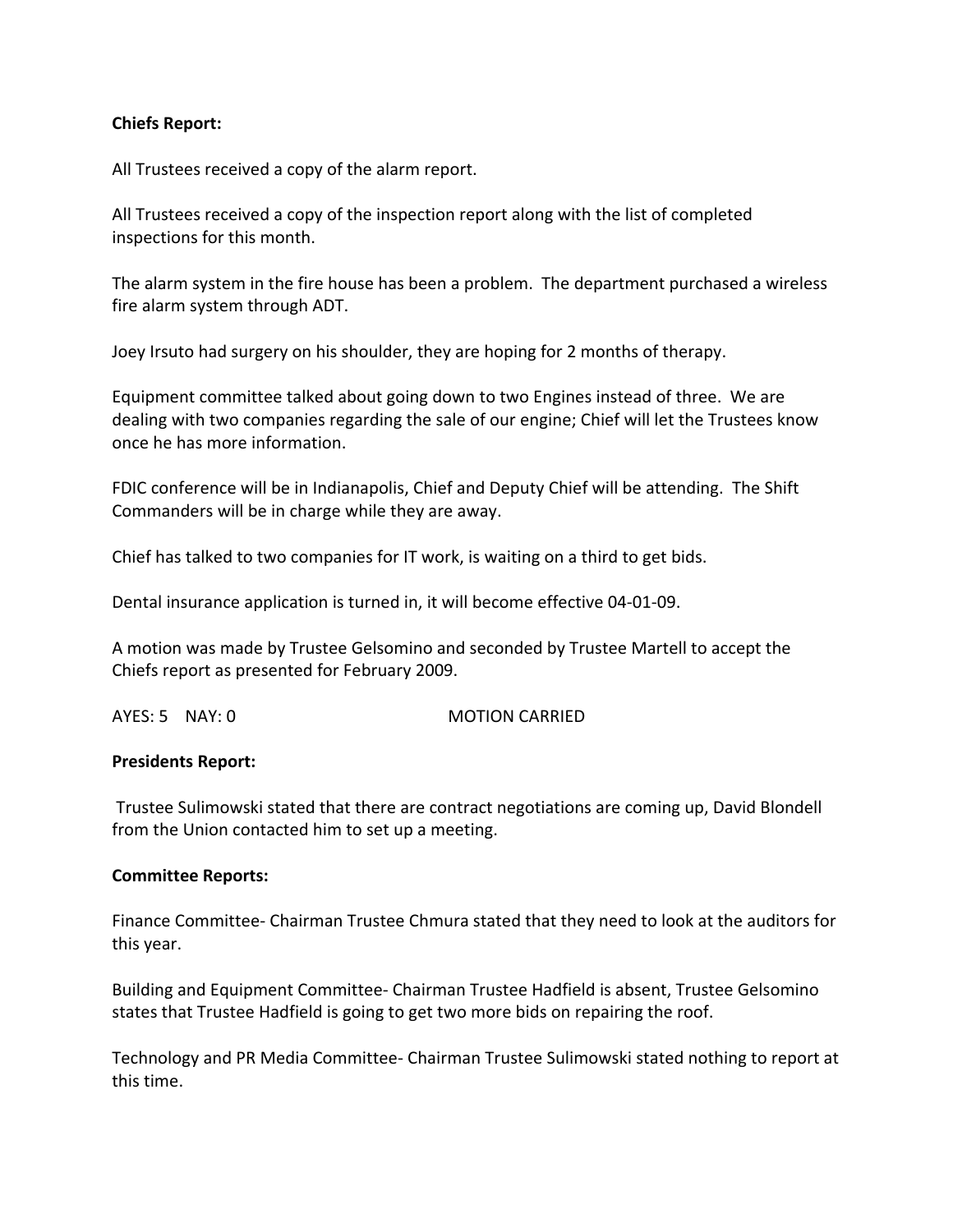Policy Committee‐ Chairman Trustee Gelsomino stated he will be working on a cell phone policy regarding overages and payments.

Pension Fund‐ Trustee Martell stated he received a phone call from the President of the Pension Fund asking when the \$35,000 is going to be paid to the Pension Fund. Discussion on the Pension's prior bookkeeping and the investments of the Pension Fund.

# **Old Business:**

Motion by Trustee Sulimowski and seconded by Trustee Szczurek to go into Executive Session to discuss personnel and salaries and to approve the Executive Minutes from January 13, 2009.

Roll Call: Trustee Skyba; absent, Trustee Martell; yes, Trustee Hadfield; absent, Trustee Sulimowski; yes, Trustee Gelsomino; yes, Trustee Szczurek; yes, Trustee Chmura; yes.

AYES: 5 NAY: 0 **MOTION CARRIED** 

Went into Executive Session at 8:07 P.M.

Returned from Executive Session at 8:31 P.M. All members present. No votes other than the approval of executive minutes were taken.

## **New Business**:

Motion by Trustee Martell and seconded by Trustee Szczurek to change the Dental insurance from Guardian to Ameritas with an effective date of April 1, 2009.

Roll Call: Trustee Skyba; absent, Trustee Martell; yes,

Trustee Hadfield; absent, Trustee Sulimowski; yes,

Trustee Gelsomino; yes, Trustee Szczurek; yes,

Trustee Chmura; yes.

AYES: 5 NAY: 0 **MOTION CARRIED**